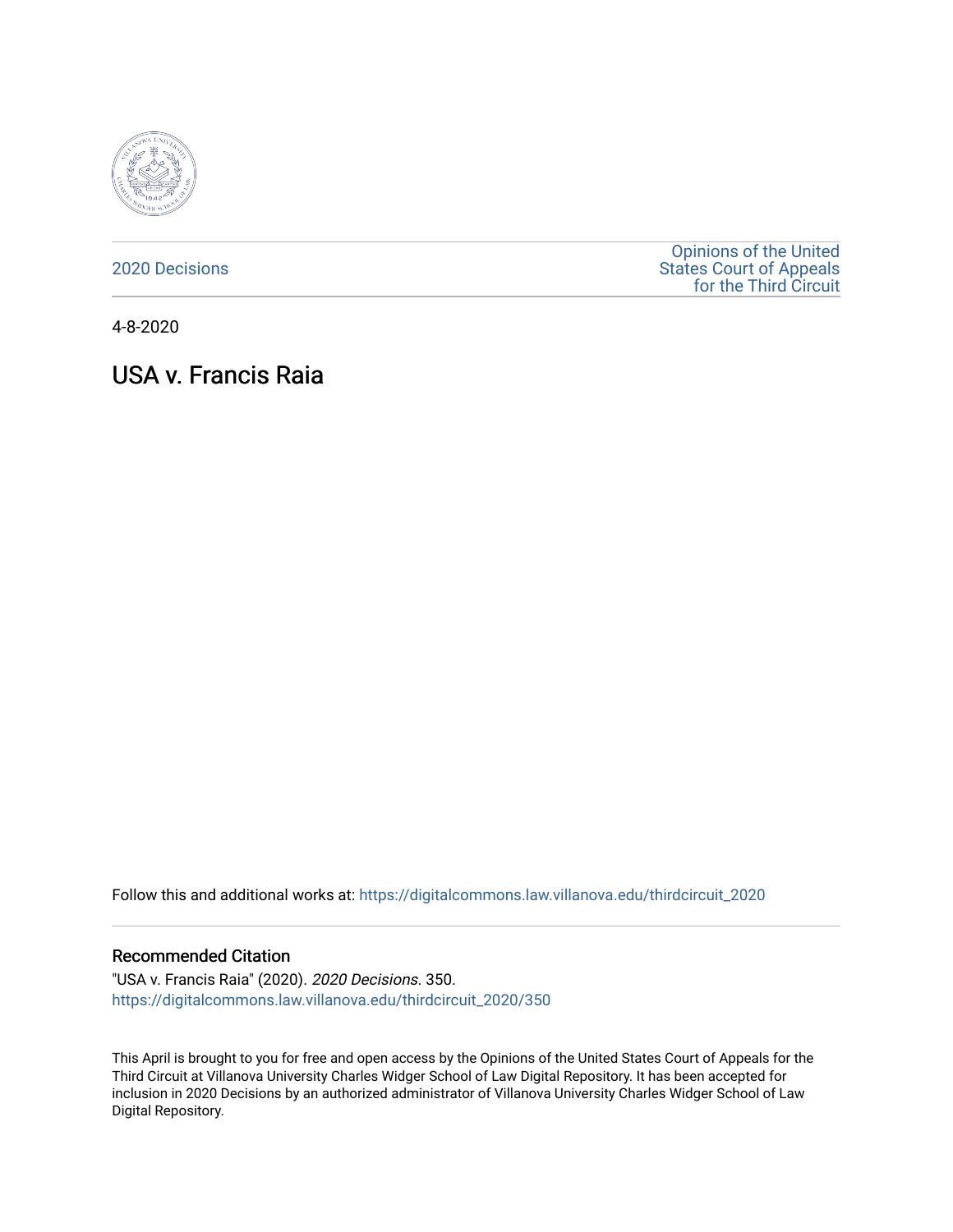### PRECEDENTIAL GCO-002-E

## UNITED STATES COURT OF APPEALS FOR THE THIRD CIRCUIT

No. 20-1033  $\frac{1}{2}$ 

UNITED STATES OF AMERICA, Appellant

v.

FRANCIS RAIA

 $\frac{1}{2}$  ,  $\frac{1}{2}$  ,  $\frac{1}{2}$  ,  $\frac{1}{2}$  ,  $\frac{1}{2}$  ,  $\frac{1}{2}$  ,  $\frac{1}{2}$  ,  $\frac{1}{2}$  ,  $\frac{1}{2}$  ,  $\frac{1}{2}$ 

On Appeal from the United States District Court for the District of New Jersey District Court No. 2-18-cr-00657 District Judge: The Honorable William J. Martini

 $\frac{1}{2}$  ,  $\frac{1}{2}$  ,  $\frac{1}{2}$  ,  $\frac{1}{2}$  ,  $\frac{1}{2}$  ,  $\frac{1}{2}$  ,  $\frac{1}{2}$  ,  $\frac{1}{2}$  ,  $\frac{1}{2}$  ,  $\frac{1}{2}$ 

Before: SMITH, *Chief Judge*, AMBRO and CHAGARES, *Circuit Judges*.

(Filed: April 2, 2020)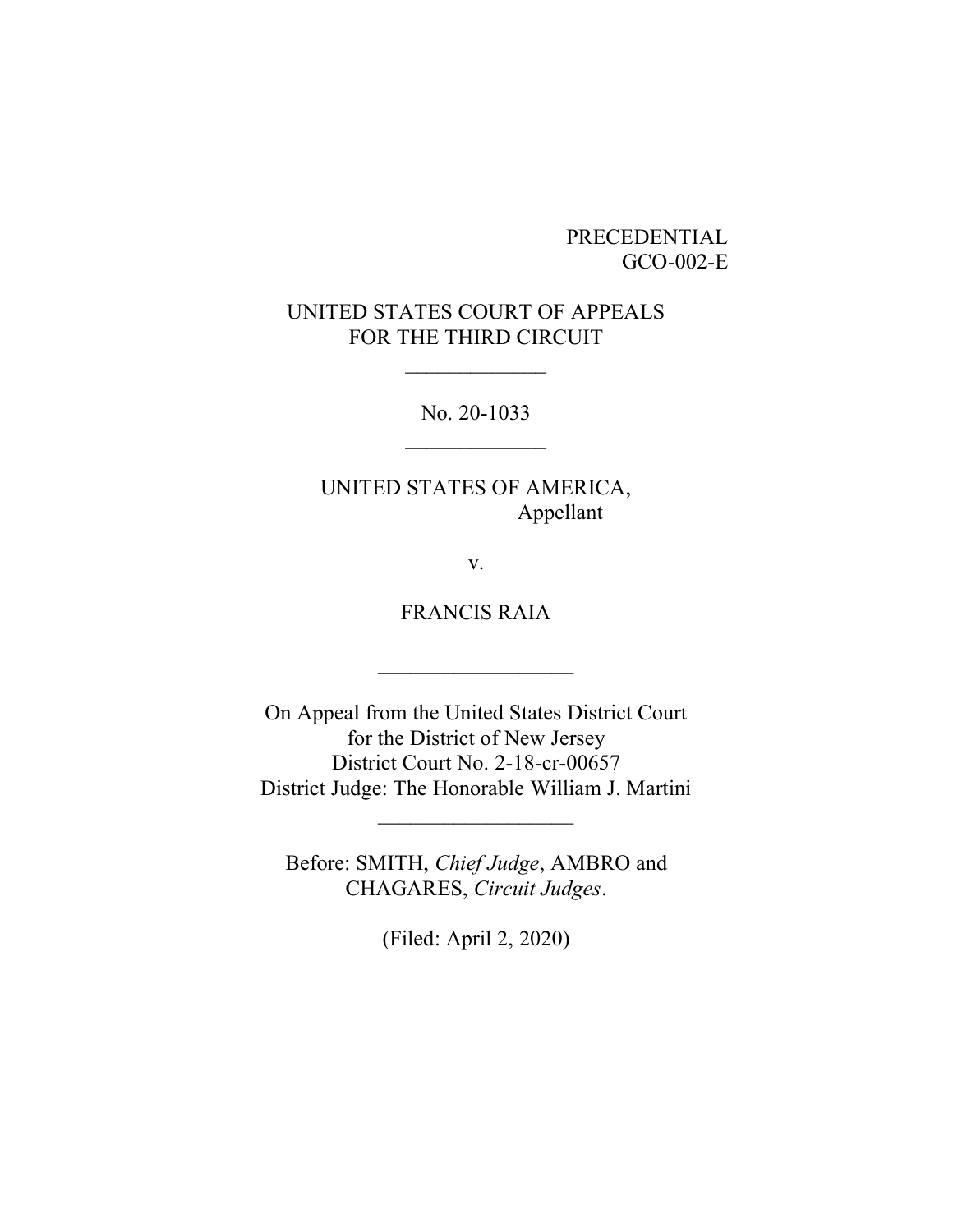Mark E. Coyne Steven G. Sanders Office of United States Attorney 970 Broad Street Room 700 Newark, NJ 07102 *Counsel for Appellant*

Jenny Chung Lee Vartan Chiesa Shahinian & Giantomasi One Boland Drive West Orange, NJ 07052

David M. Dugan Chiesa Shahinian Giantomasi 11 Times Square 31st Floor New York, NY 10036

Alan L. Zegas Law Offices of Alan L. Zegas Third Floor West 60 Morris Turnpike Summit, NJ 07901 *Counsel for Appellee*

2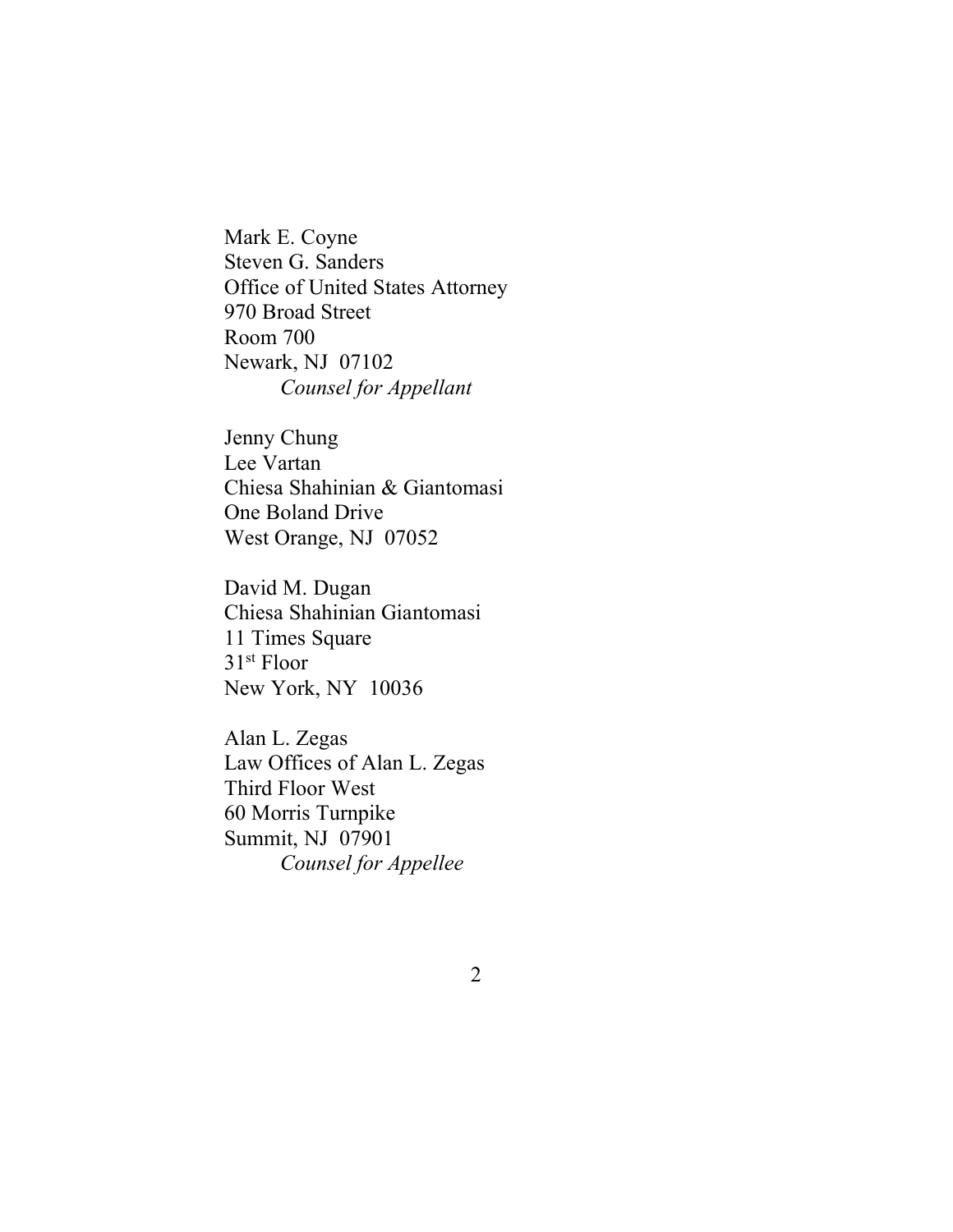### OPINION OF THE COURT

 $\mathcal{L}_\text{max}$ 

SMITH, *Chief Judge*.

The First Step Act empowers criminal defendants to request compassionate release for "extraordinary and compelling reasons." 18 U.S.C  $\S 3582(c)(1)(A)(i).$ <sup>1</sup> But

(1) in any case–

(A) the court, upon motion of the Director of the Bureau of Prisons, or upon motion of the defendant after the defendant has fully exhausted all administrative rights to appeal a failure of the Bureau of Prisons to bring a motion on the defendant's behalf or the lapse of 30 days from the receipt of such a request by the warden of the defendant's facility, whichever is earlier, may reduce the term of

3

<sup>&</sup>lt;sup>1</sup> The relevant portion of  $\S$  3582 provides:

<sup>(</sup>c) MODIFICATION OF AN IMPOSED TERM OF IMPRISONMENT.–The court may not modify a term of imprisonment once it has been imposed except that—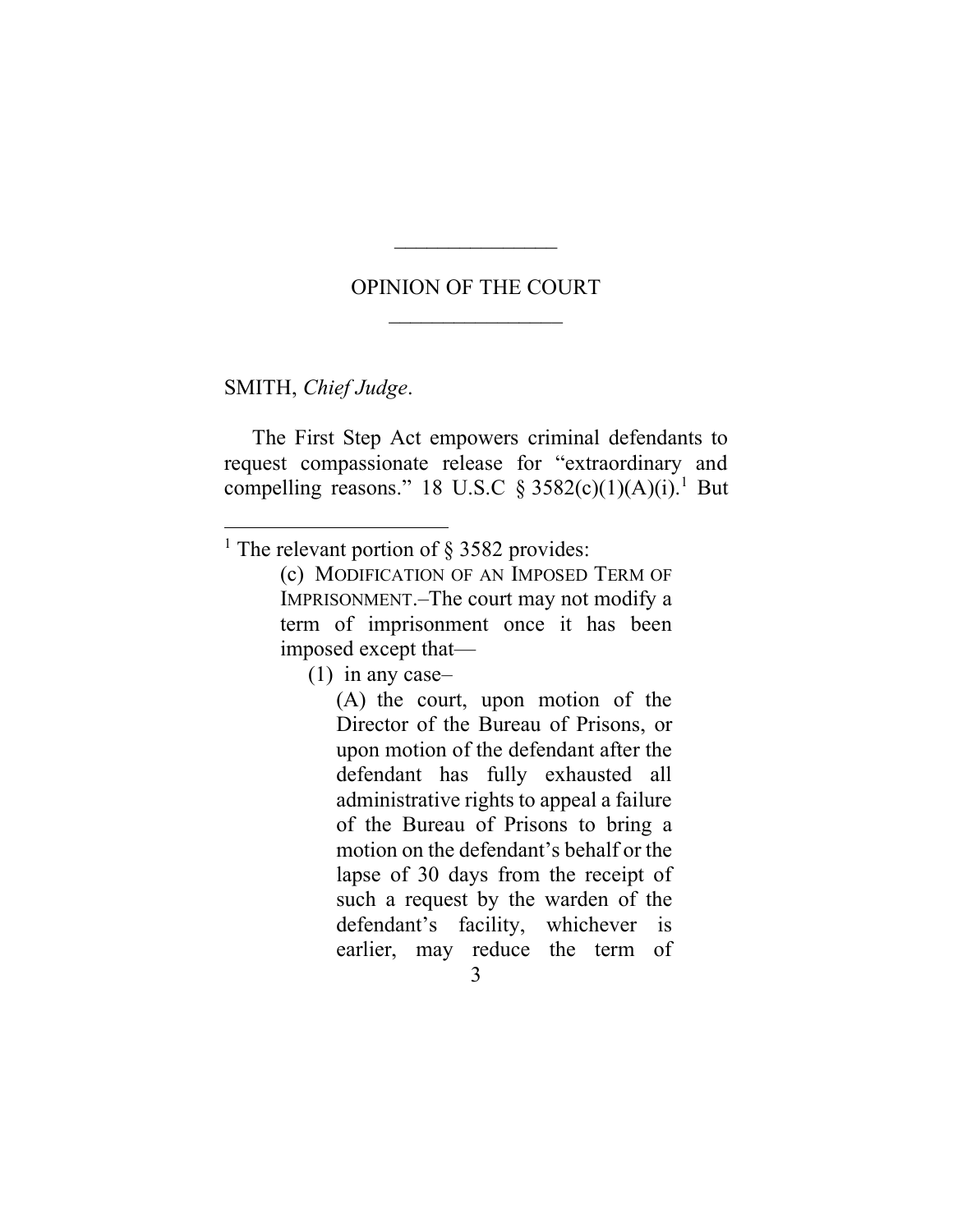before they make such requests, defendants must at least ask the Bureau of Prisons (BOP) to do so on their behalf and give BOP thirty days to respond. *See* § 3582(c)(1)(A). And even then, defendants must first submit their motion to "the [sentencing] court"; we can only consider these motions on appeal. § 3582.

Nevertheless, Francis Raia asks us to decide his compassionate-release motion in the first instance. Alternatively, he asks us to dismiss the government's pending appeal so the District Court can decide the motion. But although he asked BOP to move for compassionate release on his behalf, he did not give it thirty days to respond. So we will deny Raia's motion.

#### **I**

While running for local office in Hoboken, New Jersey, Raia directed campaign volunteers to bribe voters with \$50 payments to vote for him by absentee ballot and support a measure he favored. A jury convicted Raia of

(i) extraordinary and compelling reasons warrant such a reduction

imprisonment (and may impose a term of probation or supervised release with or without conditions that does not exceed the unserved portion of the original term of imprisonment), after considering the factors set forth in section 3553(a) to the extent that they are applicable, if it finds that—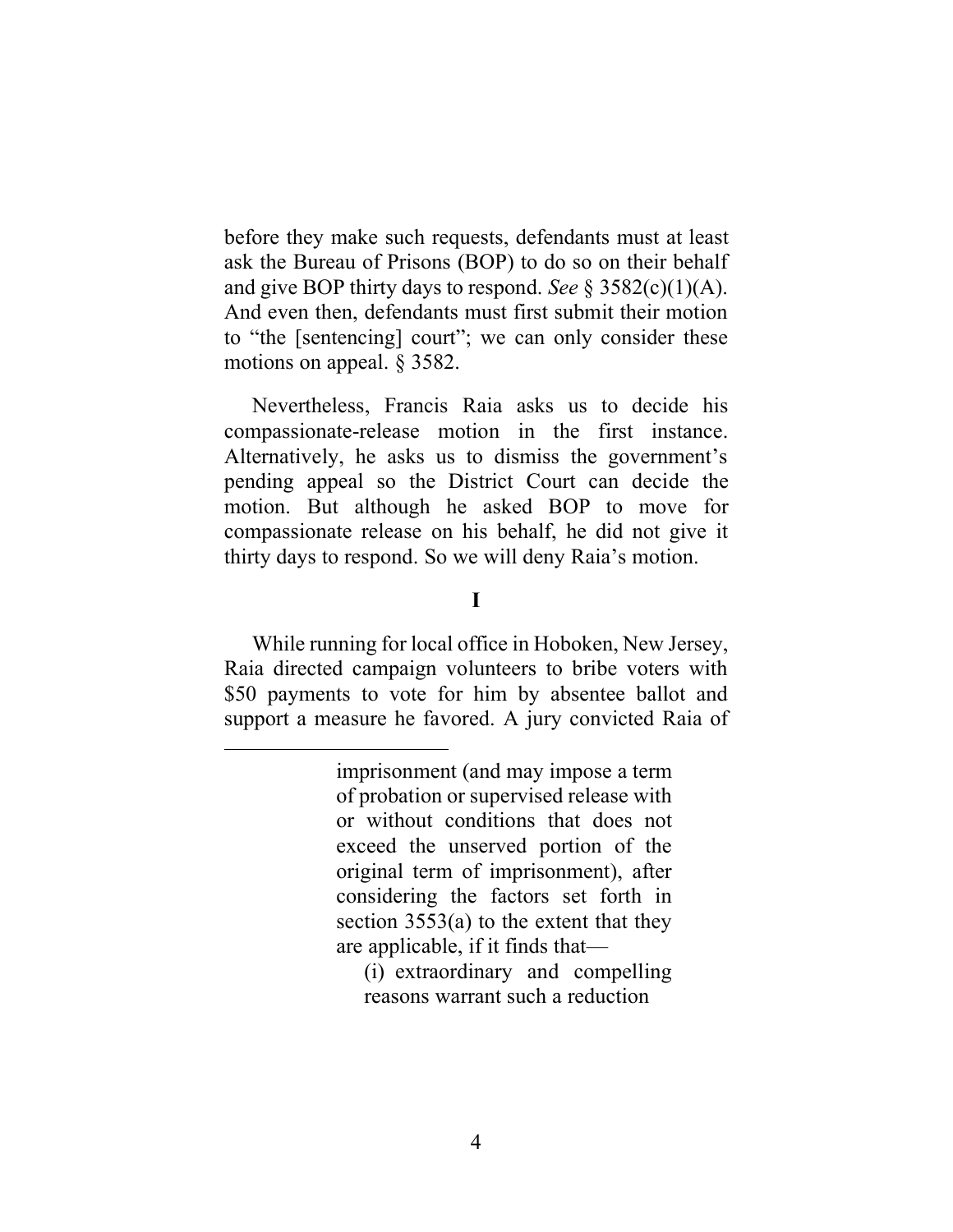conspiring to use the mails to promote unlawful activity in violation of 18 U.S.C. § 371. *See also* 18 U.S.C. § 1952(b)(i)(2) (defining "unlawful activity" to include bribery). The District Court sentenced Raia to three months imprisonment, one year of supervised release, and a \$50,000 fine. But the government thought the sentence was too lenient, having originally sought twenty-seven months imprisonment. It appealed to this Court under 18 U.S.C. § 3742(b).

On March 3, 2020, with the government's appeal pending, Raia reported to the federal correctional institute in Fairton, New Jersey to begin his sentence. Shortly thereafter, he asked BOP to move for compassionate release on his behalf. But before BOP responded, and before thirty days passed, Raia filed his own motion with the District Court for compassionate release given the present pandemic caused by COVID-19, a highly contagious respiratory virus which has already infected over 25,000 people in New Jersey and poses unique risks in population-dense prison facilities. *See* Federal Bureau of Prisons, *COVID-19 Action Plan* (Mar. 13, 2020, 3:09 PM), https://www.bop.gov/resources/news/20200313\_ covid-19.jsp; New Jersey, *COVID-19 Information Hub*, https://covid19.nj.gov/ (last updated Apr. 2, 2020, 1:00 PM). In particular, Raia claimed he faces heightened risk of serious illness or death from the virus since he is sixtyeight-years old and suffers from Parkinson's Disease, diabetes, and heart issues.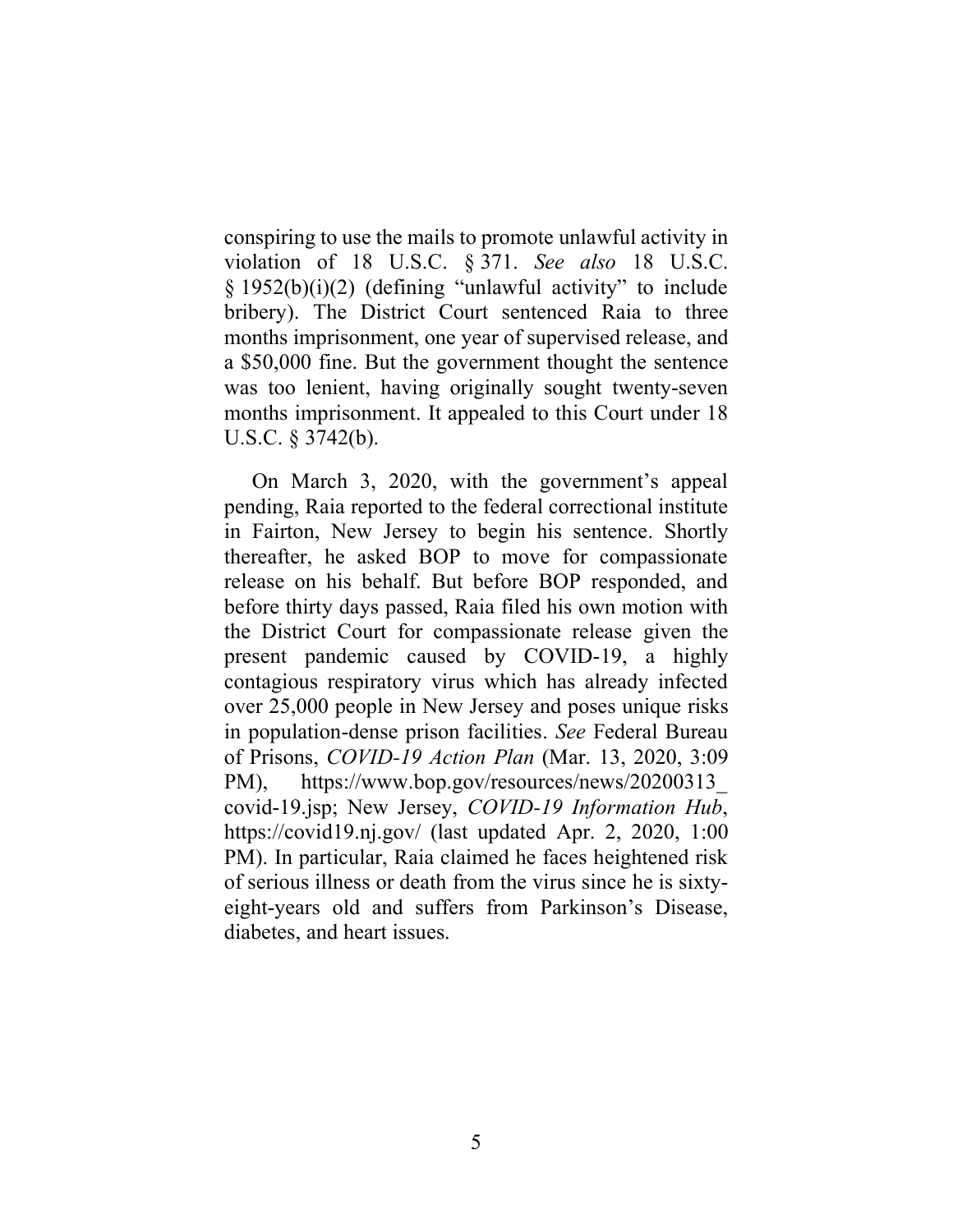Two days later, the District Court denied the motion, concluding that the pending appeal divested it of jurisdiction. In a footnote, however, the District Court offered that it would have granted the motion and released Raia to home confinement "[d]ue to the increased risk posed by a custodial term" in light of COVID-19, and because Raia's offense "was non-violent and [Raia] has otherwise been a highly productive, charitable member of his community." Order n.1, Mar. 26, 2020 (ECF No. 86).

Raia has not appealed that order. Instead, he filed a motion asking this Court to decide his compassionaterelease motion. Alternatively, he asks us to return jurisdiction to the District Court by dismissing the government's appeal without prejudice. He claims we have power to do so under Federal Rule of Appellate Procedure 3(a)(2), which notes: "An appellant's failure to take any step other than the timely filing of a notice of appeal does not affect the validity of the appeal, but is ground only for the court of appeals to act as it considers appropriate, including dismissing the appeal."

#### **II**

We cannot decide Raia's compassionate-release motion in the first instance. Section 3582's text requires those motions to be addressed to the sentencing court, a point several Circuits have noted and Raia himself acknowledges. *See, e.g.*, *United States v. Richardson*, 948 F.3d 733, 749 (6th Cir. 2020); *United States v. Smith*, 896 F.3d 466, 473 (D.C. Cir. 2018); Mot. 3.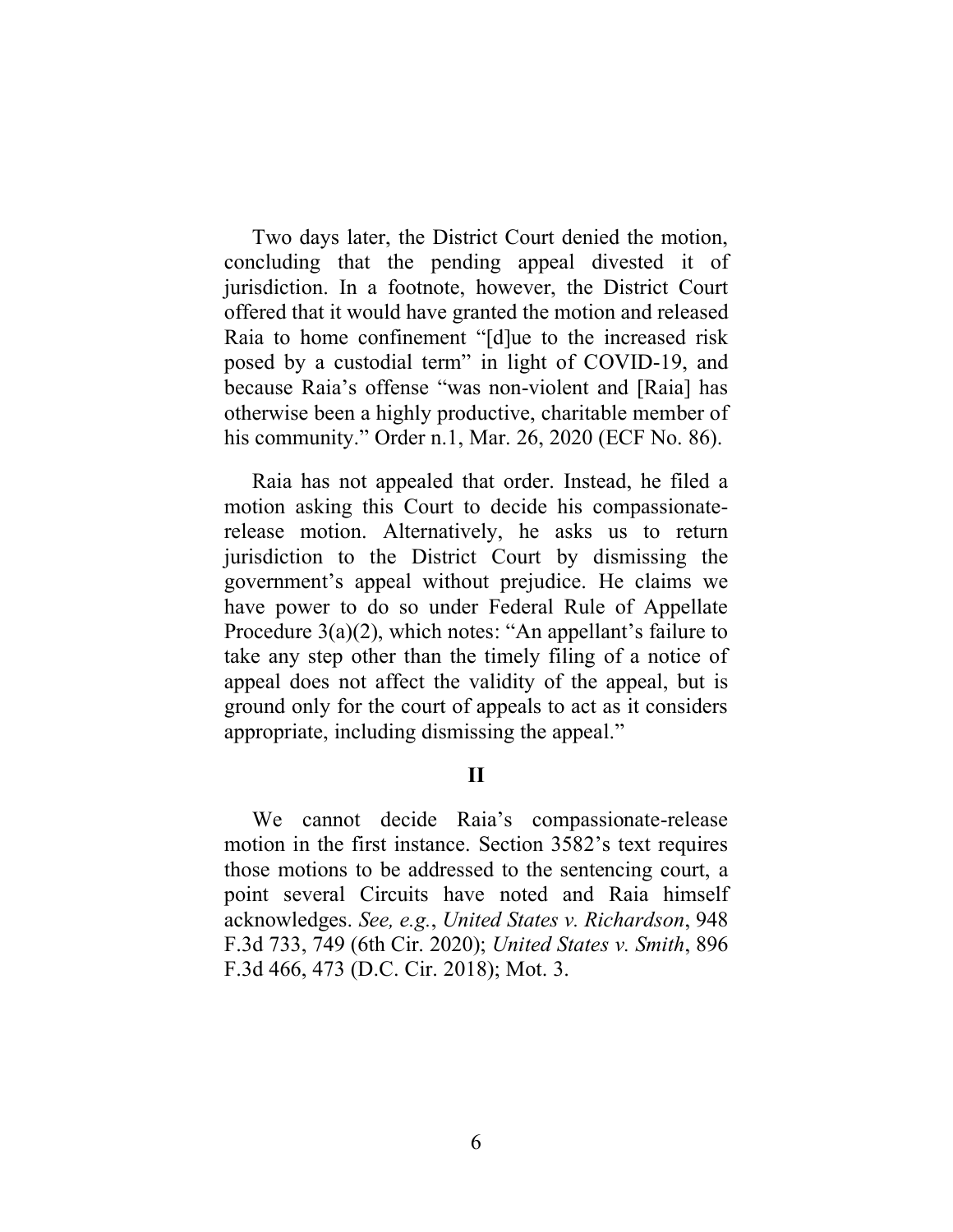Nor can we dismiss the government's appeal under Rule  $3(a)(2)$ . Rule  $3(a)(2)$  dismissal is a sanction for "fail[ing] to comply with procedural rules." *Horner Equip. Int'l, Inc. v. Seaside Pool Ctr., Inc.*, 884 F.2d 89, 93 (3d Cir. 1989); *see also Lehman Bros. Holdings v. Gateway Funding Diversified Mortg. Servs., L.P.*, 785 F.3d 96, 101 (3d Cir. 2015). Here, there is nothing the government has failed to do.

We could, however, remand the case to the District Court while retaining jurisdiction over the government's appeal under Rule 12.1. That would allow the District Court to consider Raia's compassionate-release request in the first instance.

But any remand would be futile. As noted, Raia failed to comply with  $\S 3582(c)(1)(A)$ 's exhaustion requirement: BOP has not had thirty days to consider Raia's request to move for compassionate release on his behalf, and there has been no adverse decision by BOP for Raia to administratively exhaust within that time period (as such, we need not address administrative appeals here). Although the District Court's indicative ruling did not mention the exhaustion requirement, it presents a glaring roadblock foreclosing compassionate release at this point.

Accordingly, since Rule  $3(a)(2)$  is inapt and since remanding the matter under Rule 12.1 would be futile, we will deny Raia's motion outright.

\* \* \*